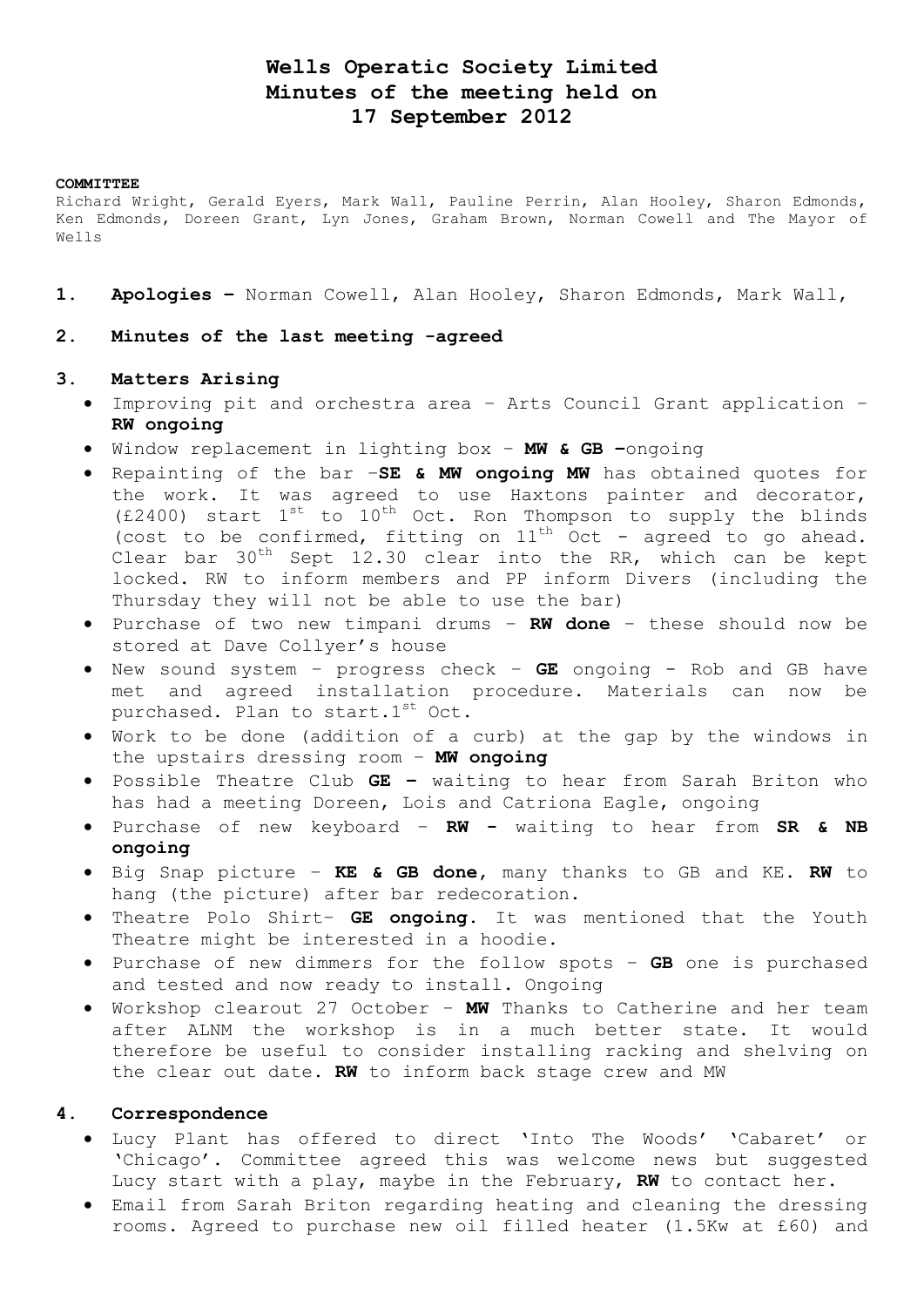ask Sarah to organise the carpet cleaning in the dressing rooms (£70) RW to inform Sarah Briton

- Email from **AH** regarding theatre security policy this is ongoing. The carnival curry night rota to be prepared and sent out to members. The new till/cash register was considered (£250 dual prices, digital record keeping). **AH** is asked to check details of costs, programming and telephone support. If these were satisfactory it was agreed to go ahead.
- Email correspondence from Lisa Cope with regard to charity night at the theatre and use of the box office for tickets for that event. Agreed to support. Chris Spray is updating the box office programme which will answer this request.
- Quotation from Weelers (Westbury) Ltd 13 August 2012 to supply and deliver two Dakin Air Filters for air conditioning would be £52.80 plus VAT. agreed
- Quotation from Pulse Services Ltd. after the maintenance visit they suggested additional items to be replaced, it was agreed to go ahead with the Dressing room heater valve, the programme timer, but not the additional protective grill.
- Alistair Glanville telephoned GE to remind the committee that the week including September  $4^{th}$  will always be St Cuthbert's Festival, and so potentially clash with our September production. **GE** to make a note in the diary.
- Kate Hathway emailed the producer of ALNM to claim travelling expenses for costume collection. This is not something that the committee can support, **RW** to contact Kate to explain.
- Email from Sarah Briton Sandy is away 24-30th Sept, but and no cleaning is required due to the bar redecoration so no cover is required. **RW** to reply

#### **5. Treasurer's Report – PP**

- Sale of shares with Barclays Bank nearly there **PP ongoing**
- NODA Insurance renewal refund received and new Ecclesiastical policy is effective **done**
- Credit Card system AH has helped CS with this we are now compliant! many thanks to AH.
- **ALNM –** looks like it has made a loss, final details to follow. Ticket sales were down (55%), and some expenses were higher than anticipated.

### **6. Membership**

- New members none
- Arrangements for next Carnival Curry night on November 16 in hand. Tickets should go on sale soon, via the website
- $\bullet$  **Dinner Dance** May  $10^{th}$  2013 AH
- AGM 24<sup>TH</sup> May 2013 The committee were reminded that the Chairman will complete his 4 years in office, and so a new Chairperson will be needed.
- Patrons NTR

## **7. Publicity**

 ALNM, the billboards were not as effective as they should have been.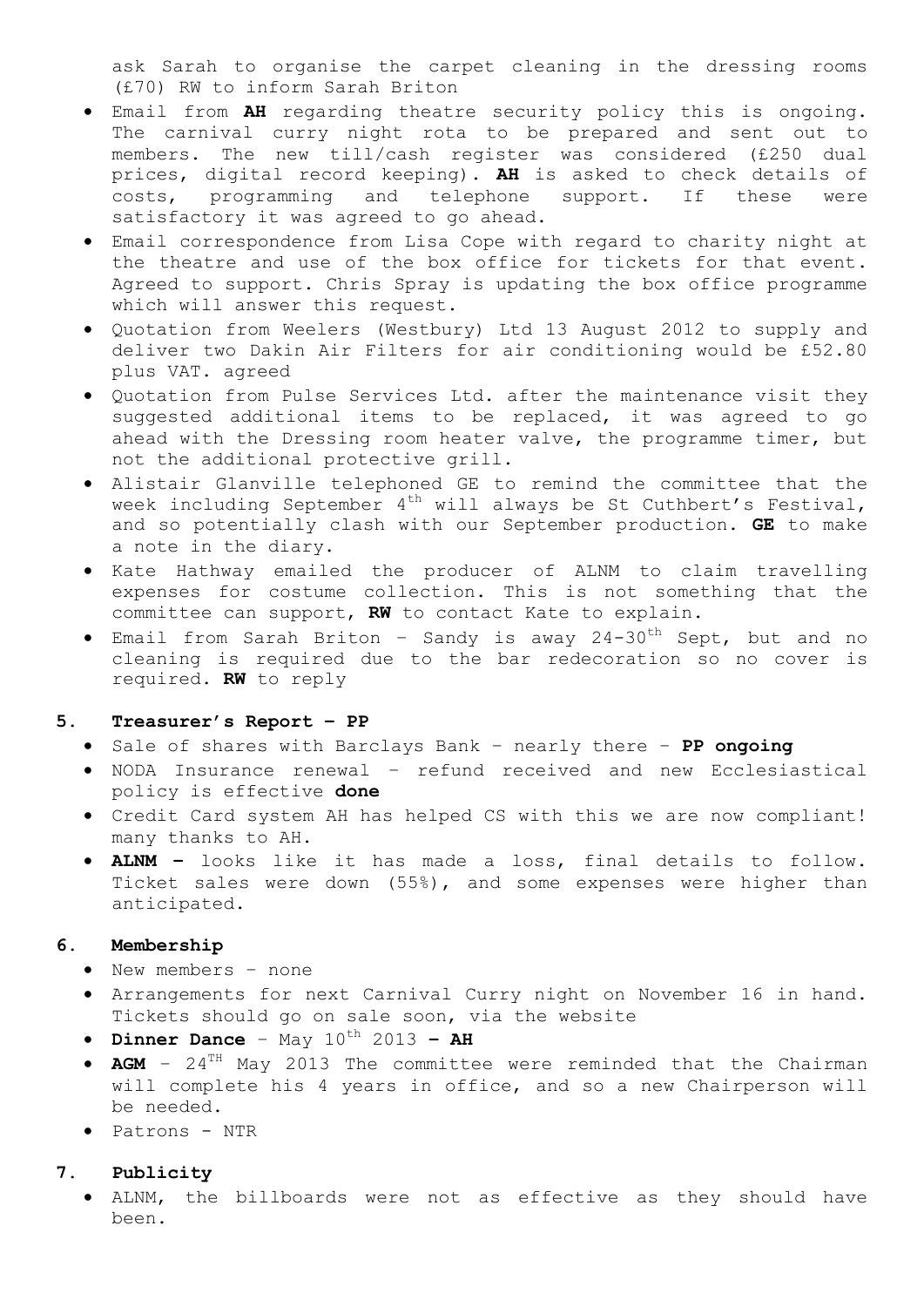- Additional photographers are needed to ease the demands on those involved. **KE** to ask Jason if he is interested in Panto.
- **8. Theatre Renovations**
	- Downpipe **MW ongoing**
	- Code lock on front door and remove crash bar; budget of £200 to complete – **MW done**
	- Lighting in workshop and hanging sockets **GB ongoing**
- **9. Production/Trifold/Hire** 
	- **Rumpelstiltskin – December 15-22 2012** written by **Vicky Orman, RW**  Directing, **Vicky Orman** Producing, **Nick Barlow** MD, **Dave Papworth** SM, **Charlie Watkins ASM,** Lighting – **Graham Brown,** Prompt – **Freda Brown,**  Sound – **Pete Ross,** Adult Choreography – **Kim Fisher,** Child Choreography – **Judi Neale,** Rehearsal Schedule **–** done, Budget – done, Ticket Price – **£9 & £7**
	- **February 21 – 23 –** One act plays? Poss. The Radio Play and then a play from Lucy Plant
	- **Anything Goes – April 22 – 27 2013 – GE** directing and producing; **TE** – choreography, **Judy Neale** – Tap Choreography, **MD** – **Sheila Ross,**  Programme & Publicity - ?, Stage Designer - ?, Stage Manager -**David Papworth,** Costumes – **Louise Baker**, Lighting – **Rob Rodgers**, Props - ?, Prompt – **DG,** Rehearsal Schedule – **Agreed**, Budget – **TBA**, Ticket Price – **TBA**
	- **May 29 – June 1–** Youth Theatre Show Beauty & The Beast. **Sarah Neale –** Directing, **Nicky Hann –** Assistant Director
	- **July 3 rd-6 th 2013 –** Mort by Terry Pratchett **KE**
	- **September 11 – 14 2013 –** Musical play? Pajama Game **AH agreed to go ahead**
	- **October 23 – 26 2013 –** Play **DG?**
	- **Pantomime December 14 – 21 2013 any offers?**
	- **Spring 2014 – KE? MW** Looking at the rights for 'The Producers'
	- **Spring 2016 – Ken Edmonds** has suggested that we consider 'Kiss Me Kate' as this is the  $400^{th}$  year after Shakespeare's death. Other Shakespeare productions might also be considered for this year. **Ongoing.**

### **10. Training NTR**

#### **11. Show Reviews**

GE saw Billy Elliot in the West End – not as good as the Film, quite commercial and a bit disappointing.

LJ saw Translunar Paradise at the Edinburgh Fringe - 2 actors and a musician, really good well worth seeing.

LJ saw Soldiers Wives' staring Catherine Shipton (Duffy in Casualty) who plays all the wives – amazing and again well worth it.

LJ saw the NT (Cottesloe) live stream at Strode Theatre of **The Curious Incident of the Dog in the Night-Time**, really good, technically excellent**.**